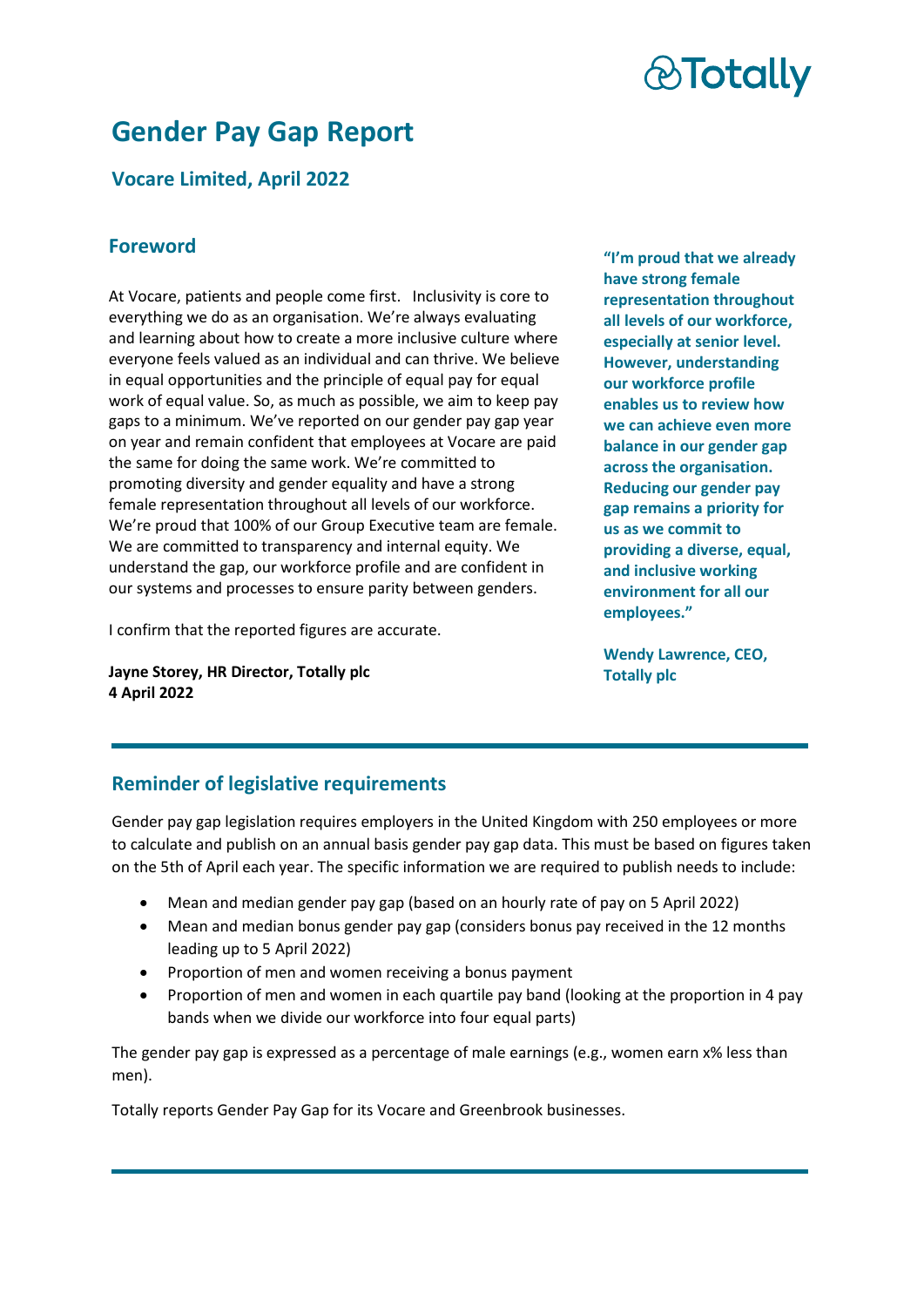# **&Totally**

### **Vocare Limited**

Our analysis shows:

- We employ a greater number of women in our workforce than men. 71% of the workforce at Vocare are women and 29% are men.
- The gender pay gap at Vocare remains small.
- Women's mean average hourly pay is 9% lower than men's but the more representative median hourly pay is 6% higher than men.
- Women occupy 43% of the highest paid jobs and 65% of the lowest paid jobs.
- Women's mean Bonus Pay gap is 44% while the median is 0%
- The proportion of men receiving a bonus payment is 40% whilst the proportion of women is 95%.

#### **The mean and median explained**

**Mean pay gap:** The mean pay gap is the difference in the arithmetic average hourly pay for women compared to men, within our organisation.

**Median pay gap:** The median represents the middle point of a population. If you lined up all our women and all our men in order of the hourly rate at which they are paid, the median pay gap is the difference between the hourly rate for the middle woman compared to that of the middleman.

The mean and median are important metrics and need to be looked at together. However, the mean can be skewed by fewer individuals earning more in the upper ranges.

## **How is Totally addressing the gender pay gap?**

We are committed to tackling the gender pay gap. the principle of gender pay equality. The following actions underpin our approach:

#### **Focus on diversity in recruitment**

Across the group, we regularly review all recruitment practices and processes. We have recently refreshed our recruitment policy to draw upon our company values as well as the importance of Diversity, Equality, and Inclusion.

In 2022, we are rolling out mandatory manager recruitment training to help our hiring managers run effective and fair recruitment processes, reduce unconscious bias and making inclusive decisions for the benefit of both individuals and the organisation.

#### **Review of Policies, Reward & Benefits**

During 2021 we reviewed all our HR policies and procedures to ensure they do not hold unfavourable bias towards one gender**.**